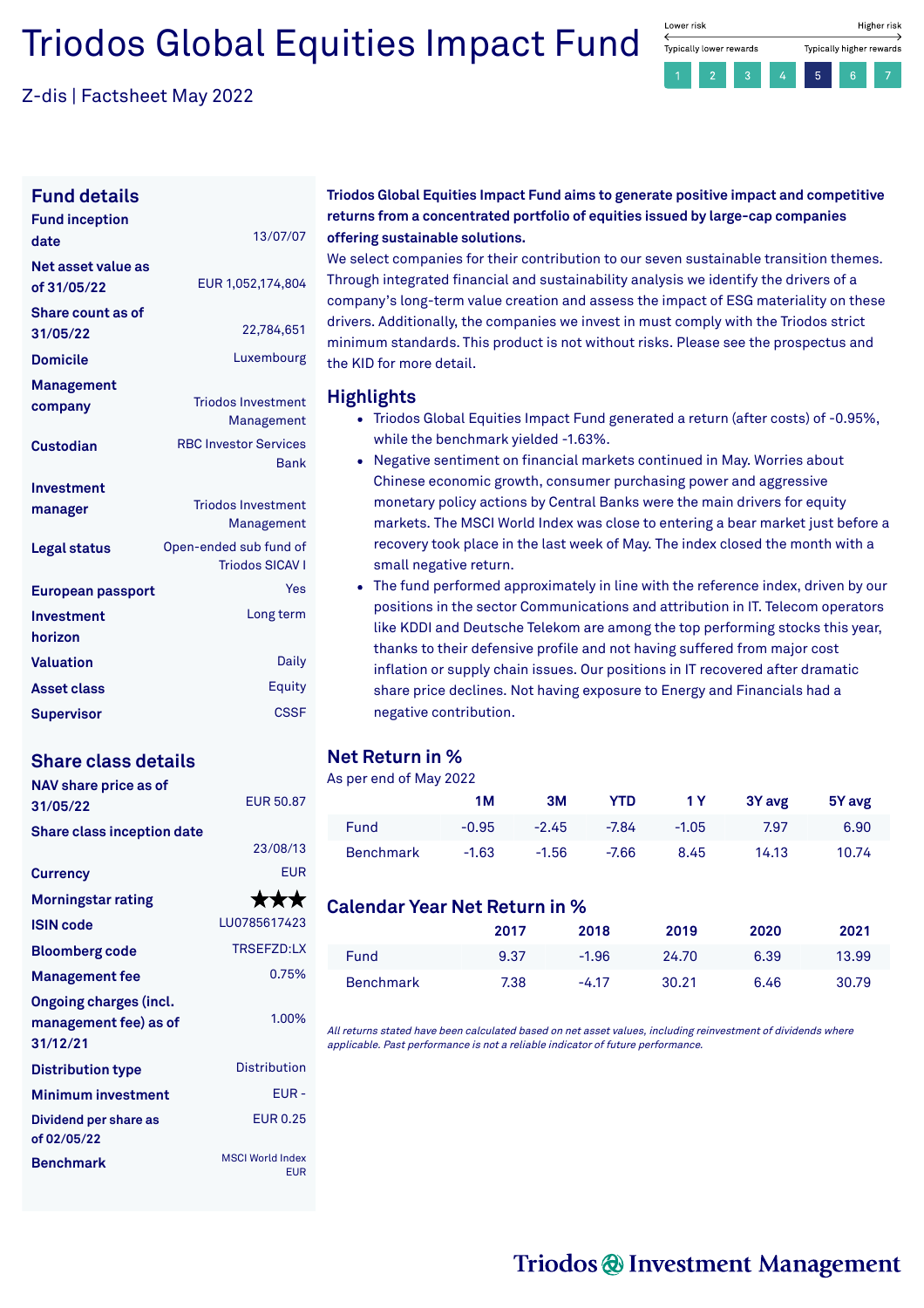### **Ecological footprint relative to benchmark**



The footprints are calculated using carbon emissions data from ISS ESG, and water and waste data from S&P Trucost (@ 2019 S&P Trucost Limited). For the Benchmark, coverage by weight is 99% for carbon emissions, 95% for water use data and 95% for waste produced. For the Triodos Global Equities Impact Fund portfolio, coverage of assets invested – by weight – is 99% for carbon, 94% for water, and 94% for waste. As per January 2022 ISS ESG has updated the calculation methodology to further align with regulatory standards (SFDR) and reporting frameworks (PCAF and TCFD). Data as per end of May 2022.



**Top 3 SDGs of the fund** The chart plots the direct contribution to the Sustainable Development Goals (SDG) on <sup>a</sup> scale from -10 to 10, based on the underlying revenue streams of each company, aggregated at fund and benchmark level. A negative score implies an obstruction to <sup>a</sup> particular SDG, while <sup>a</sup> positive score suggests <sup>a</sup> positive contribution. Data source is ISS ESG Sustainable Solutions Assessment and the holding coverage is 90% for the fund and 98% for the benchmark. Data as per end of May 2022.

### **Breakdown by transition theme**

As per end of May 2022



| <b>Transition theme</b>                    | % of portfolio |
|--------------------------------------------|----------------|
| <b>Prosperous and Healthy</b><br>People    | 29.6           |
| <b>Innovation for Sustainability</b>       | 23.8           |
| Sustainable Mobility and<br>Infrastructure | 17.4           |
| Social Inclusion and<br>Empowerment        | 14.2           |
| Sustainable Food and<br>Agriculture        | 6.8            |
| <b>Renewable Resources</b>                 | 5.5            |
| Circular Economy                           | 2.7            |

### **Cumulative Performance Chart**

As per end of May 2022



All returns stated have been calculated based on net asset values, including reinvestment of dividends where applicable. Past performance is not <sup>a</sup> reliable indicator of future performance.

Source: Triodos Investment Management. Excluding fund in fund investments.

## Triodos @ Investment Management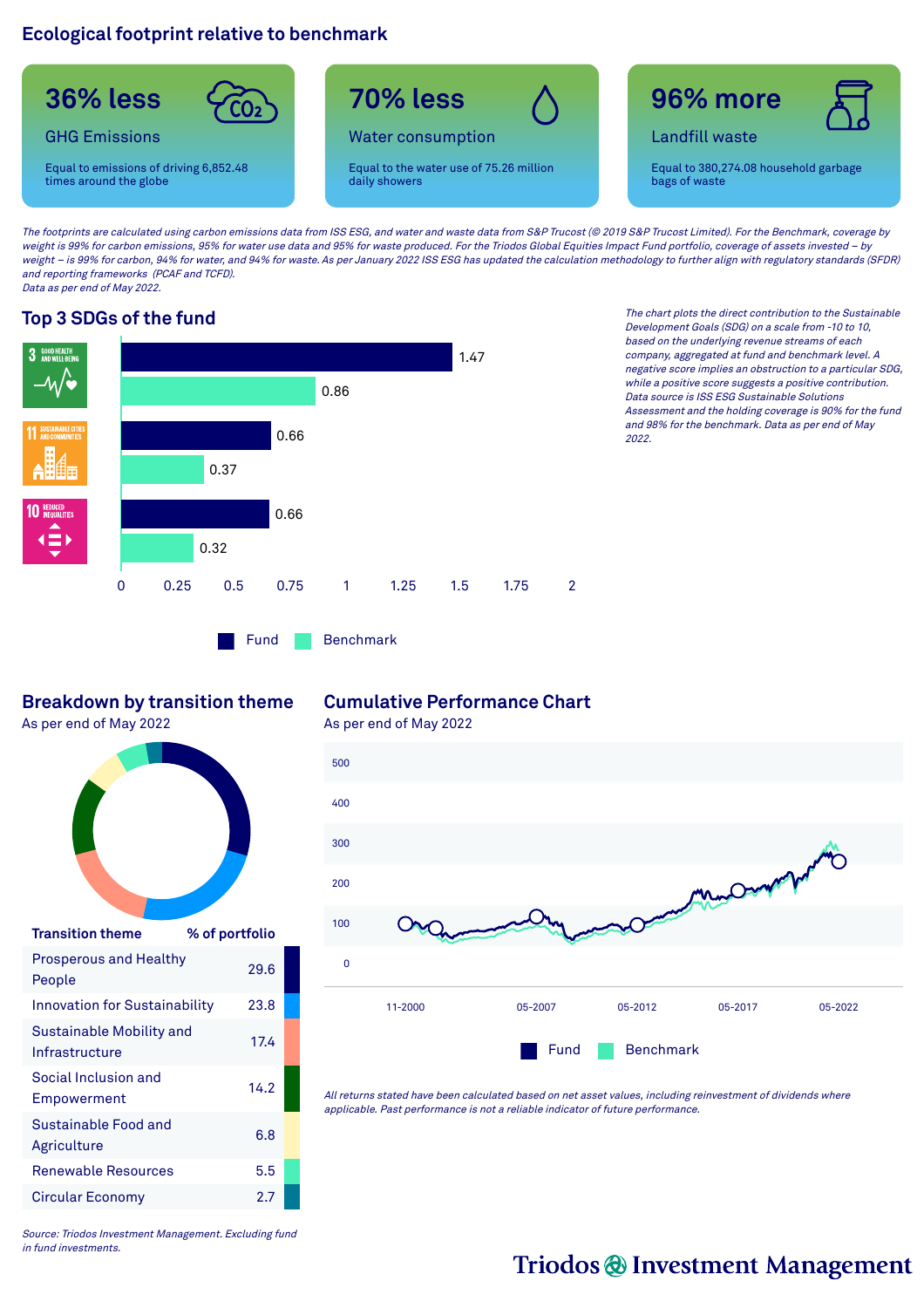# **Breakdown by country**<br>As per end of May 2022



| Country              | % of portfolio |
|----------------------|----------------|
| <b>United States</b> | 25.6           |
| Japan                | 25.4           |
| Germany              | 11.3           |
| Denmark              | 4.6            |
| Sweden               | 4.6            |
| Switzerland          | 4.1            |
| Spain                | 3.5            |
| Ireland              | 3.2            |
| <b>Great Britain</b> | 3.0            |
| Others               | 14.6           |

**Breakdown by sector** As per end of May 2022 As per end of May 2022



| Information Technology        | 21.6 |  |
|-------------------------------|------|--|
| <b>Consumer Discretionary</b> | 16.0 |  |
| <b>Health Care</b>            | 15.9 |  |
| <b>Consumer Staples</b>       | 11.9 |  |
| <b>Communication Services</b> | 11.6 |  |
| Industrials                   | 10.6 |  |
| <b>Materials</b>              | 7.0  |  |
| <b>Utilities</b>              | 3.5  |  |
| <b>Energy</b>                 | 0.0  |  |
| <b>Real Estate</b>            | 0.0  |  |
| Cash                          | 1.9  |  |

**Breakdown by market cap**



Source: Triodos Investment Management. Excluding fund in fund investments.

Micro Cap <600m 0.0

Source: Triodos Investment Management. Excluding fund in fund investments.

| <b>Top 5 performers</b> |             | <b>Bottom 5 performers</b> |   |
|-------------------------|-------------|----------------------------|---|
| Company                 | Return in % | Company                    | R |
| Kla                     | 12.9        | Croda                      |   |
| <b>Nomad Foods</b>      | 11.3        | Akamai Technologies        |   |
| Deutsche Telekom        | 8.8         | Roche                      |   |
| <b>Bridgestone</b>      | 5.8         | <b>Cisco Systems</b>       |   |
| Murata                  | 5.6         | Proctor & Gamble           |   |

Source: Triodos Investment Management. Excluding fund in fund investments.

| <b>Top 5 performers</b> |             | <b>Bottom 5 performers</b>  |             |  |
|-------------------------|-------------|-----------------------------|-------------|--|
| <b>Company</b>          | Return in % | Company                     | Return in % |  |
| Kla                     | 12.9        | Croda                       | $-11.8$     |  |
| <b>Nomad Foods</b>      | 11.3        | Akamai Technologies         | $-11.4$     |  |
| Deutsche Telekom        | 8.8         | Roche                       | $-10.2$     |  |
| <b>Bridgestone</b>      | 5.8         | <b>Cisco Systems</b>        | $-9.4$      |  |
| Murata                  | 5.6         | <b>Proctor &amp; Gamble</b> | $-9.3$      |  |